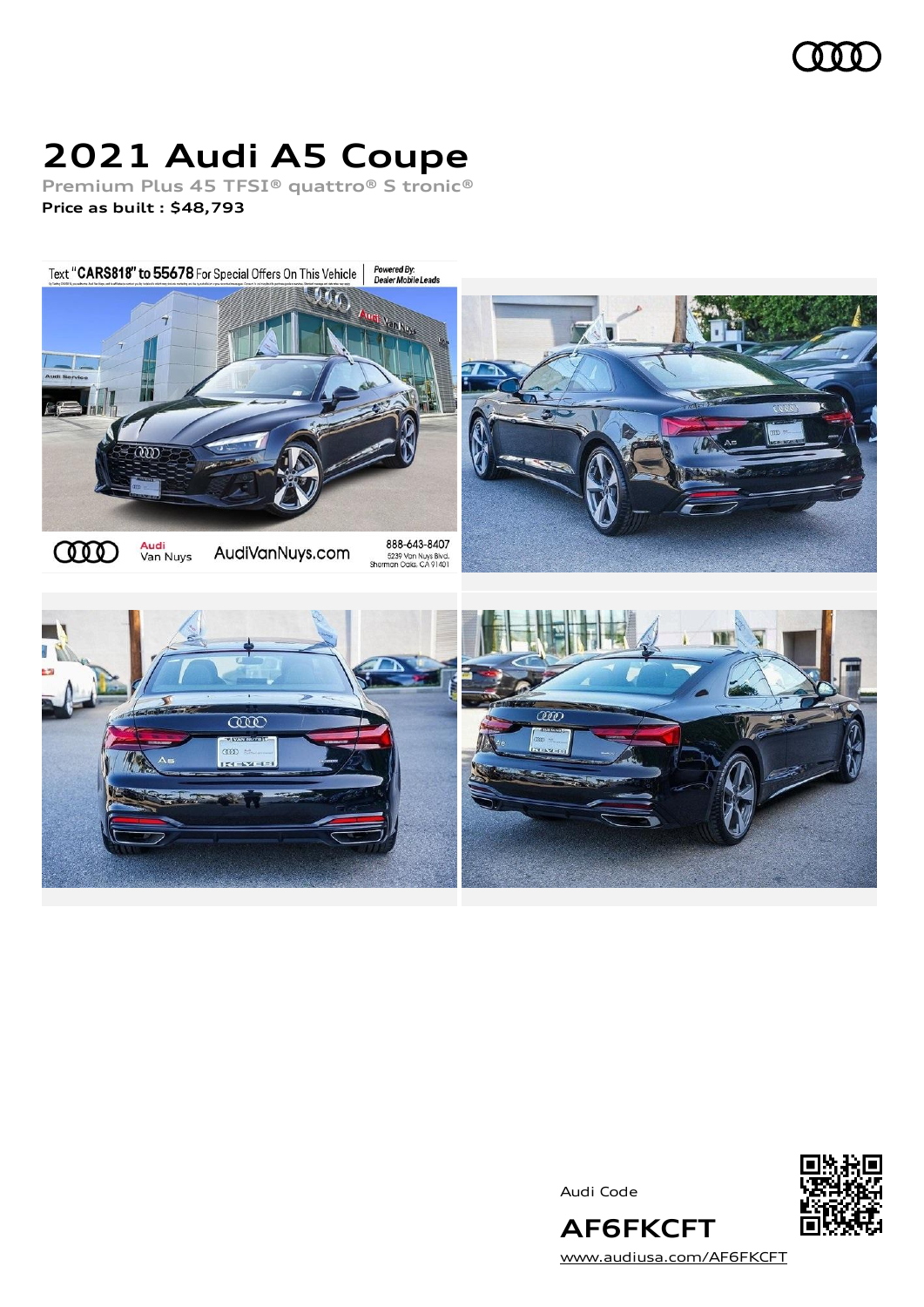## **Summary**

**Audi 2021 Audi A5 Coupe** Premium Plus 45 TFSI® quattro® S tronic®

**Price as buil[t](#page-8-0)** \$48,793

### **Exterior colour**

Mythos Black metallic

### **Interior colour**

### **Technical Specifications**

| Engine type                  | 2.0-liter four-cylinder                       |
|------------------------------|-----------------------------------------------|
| stroke                       | Displacement/Bore and 1,984/82.5 x 92.8 cc/mm |
| Max. output                  | 261 HP                                        |
| Torque                       | 273 lb-ft@rpm                                 |
| Top track speed              | $130$ mph                                     |
| Acceleration (0 - 60<br>mph) | 5.3 seconds                                   |
| Recommended fuel             | Premium                                       |



#### **Further Information**

| Warranty        | No           |
|-----------------|--------------|
| Mileage         | 25,468 miles |
| Type of vehicle | Used car     |
|                 |              |

#### **Audi Code** AF6FKCFT

**Your configuration on www.audiusa.com** [www.audiusa.com/AF6FKCFT](https://www.audiusa.com/AF6FKCFT)

**Commission number** b100ab770a0e09b12794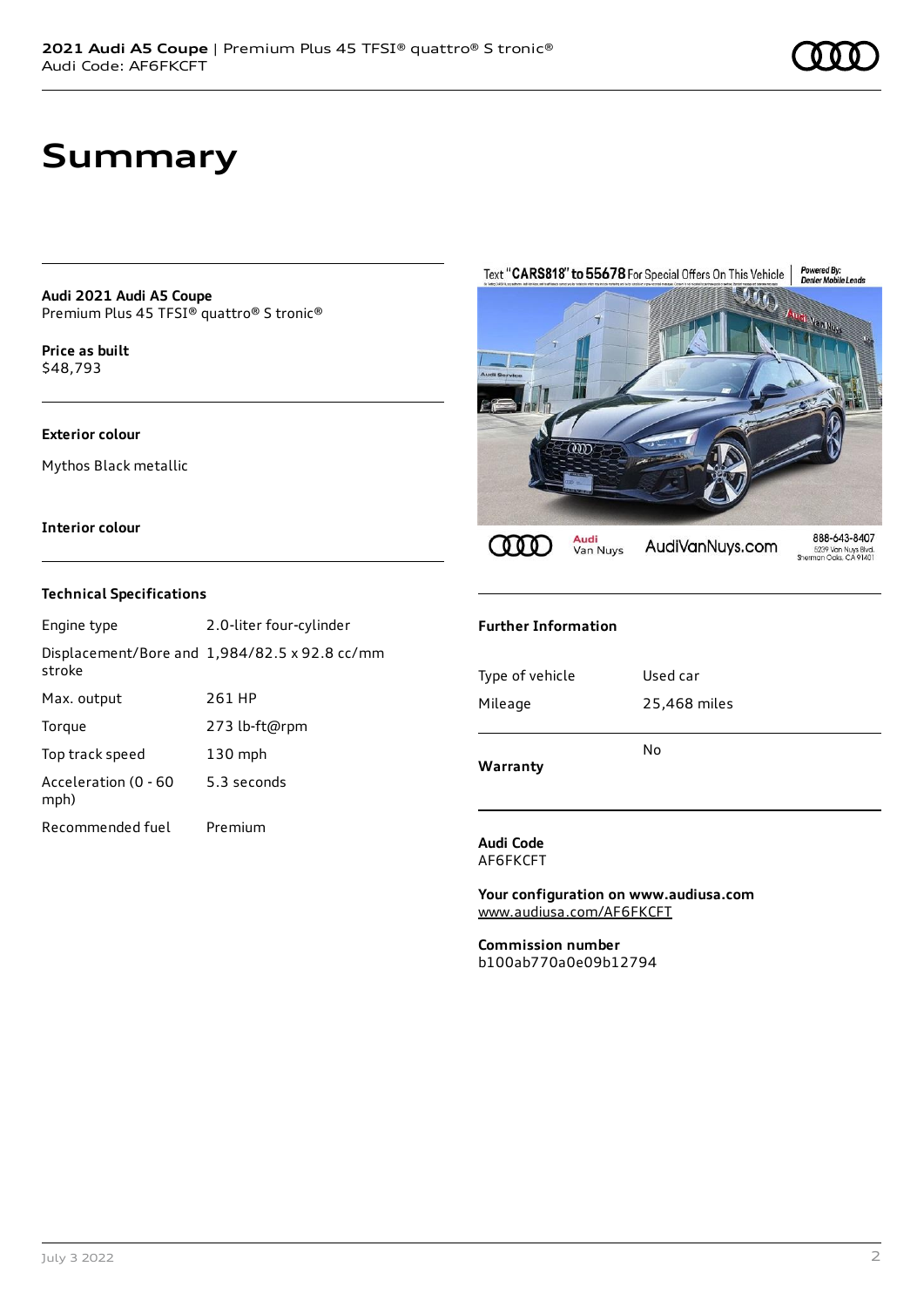

# **Standard features**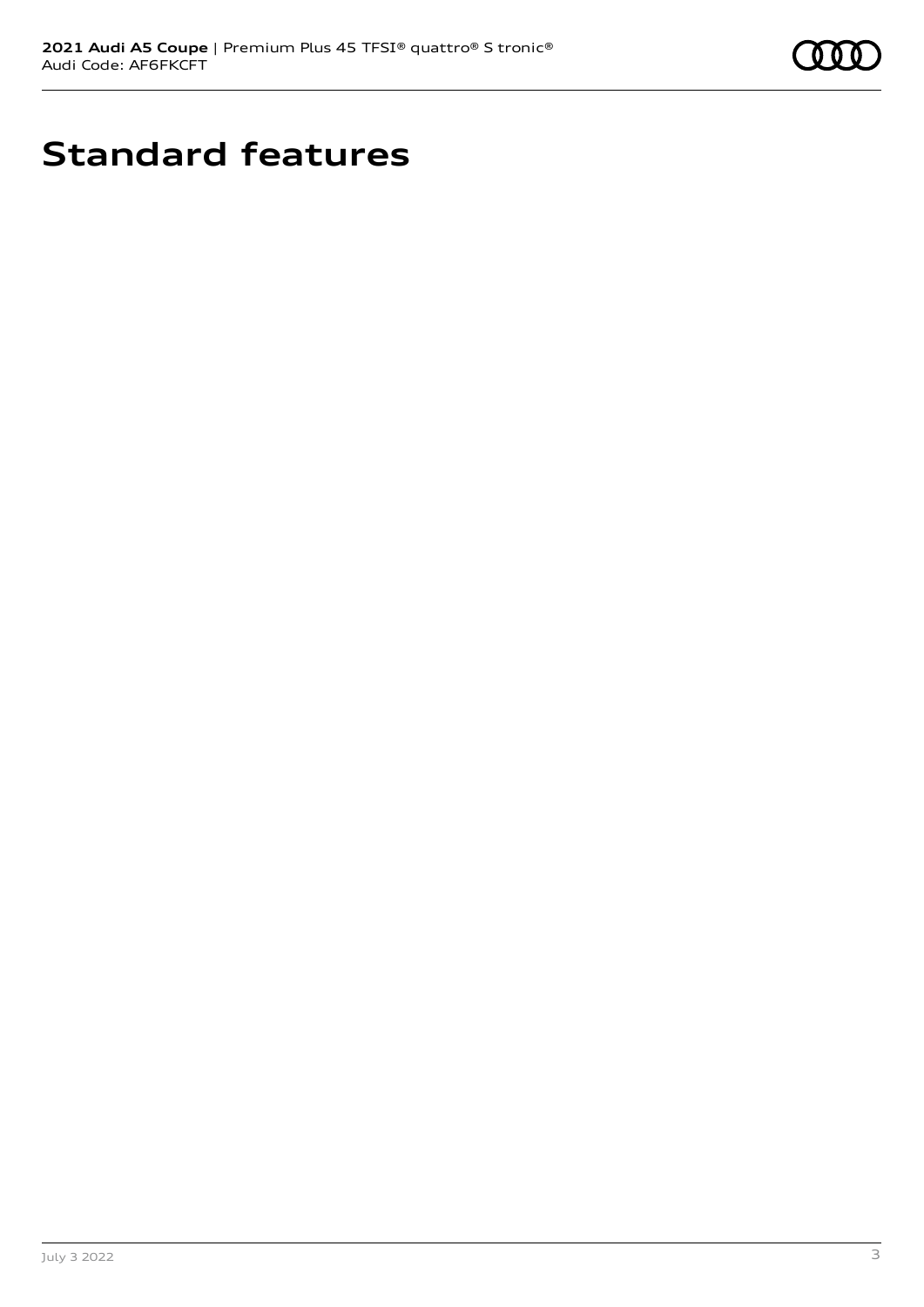# **Dealer remarks**

### 24/31 City/Highway MPG

Certified, Audi Certified 300 point inspection done with all services completed to Audi specifications, Adaptive Cruise Control w/Traffic Jam Assist, Alarm System w/Motion Sensors, Aluminum Ellipse Dark Inlays, Audi Active Lane Assist, Audi Advanced Key, Audi Side Assist w/Pre Sense Rear, Audi smartphone interface with Apple CarPlay, Bang & Olufsen Sound System w/3D Sound, Black Exterior Trim, Black Optic Package, Convenience Package, Driver Seat Memory, Exterior Parking Camera Rear, Hands-On Detection Steering Wheel, Heated Auto-Dimming Exterior Mirrors w/Memory, Heated door mirrors, Heated front seats, Heated Steering Wheel, Matrix-Design LED Headlights, Parking System Plus (Front/Rear Acoustic Sensors), Power Folding Exterior Mirrors, Power moonroof, Premium Plus, SiriusXM All Access Service, Split folding rear seat, Top View Camera System, Wheels: 19" 5-Arm-Pylon Design Titanium Finish.

Certified. CARFAX One-Owner. Clean CARFAX.

Welcome to Audi Van Nuys in an effort to save you TIME and MONEY, we have posted a VERY COMPETITIVE PRICE on the internet. Hurry!! This pricing philosophy leads to our cars selling VERY QUICKLY please call us (818) 528- 5931.

### Audi Certified pre-owned Details:

\* Limited Warranty: 12 Month/Unlimited Mile beginning after new car warranty expires or from certified purchase date

- \* Warranty Deductible: \$0
- \* Vehicle History

\* Includes 24/7 Roadside Assistance emergency towing, collision, jump start, flat tire change, emergency fuel service, lock-out service, extrication service, Audi assist, CARFAX Vehicle History Report and SiriusXM satellite radio complimentary 90 day subscription. If Audi New Vehicle Limited Warranty (NVLW) coverage remains at time of CPO purchase, CPO Limited Warranty Coverage commences upon expiration of NVLW and continues until 5 years from vehicle's original in-service date with no mileage limitation. If NVLW coverage has expired at time of CPO purchase, CPO Limited Warranty coverage commences at time of purchase and continues for 12 months with no mileage limitation. Limited warranty is transferable between private parties.

- \* Transferable Warranty
- \* Roadside Assistance
- \* 300+ Point Inspection

With more than 350 CARS to choose from, AUDI VAN NUYS has the car that fits your life style. Prices do not include tax, title, license, or doc fee of \$85.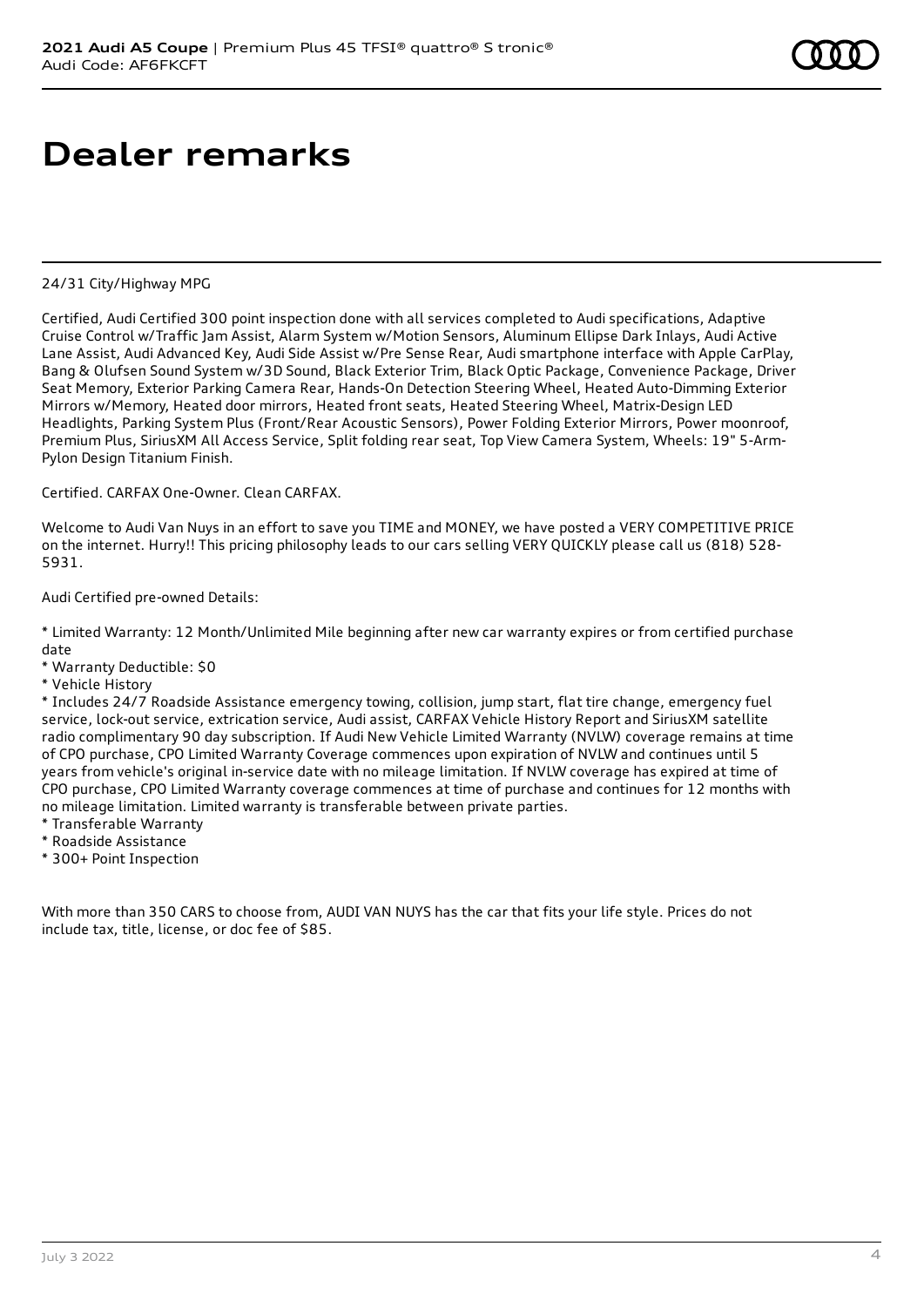## **Technical Specifications**

## **(1/2)**

## **Engineering | Performance**

| Engine type                                 | 2.0-liter four-cylinder                       | Drivetrain type      | quattro <sup>®</sup> all-wheel drive with ultra <sup>®</sup>            |
|---------------------------------------------|-----------------------------------------------|----------------------|-------------------------------------------------------------------------|
| Power Level                                 | 45                                            |                      | technology                                                              |
| Max. output                                 | 261 HP                                        | Gear ratios: 6th     | 0,508                                                                   |
| Displacement                                | 2.0 l                                         | Gear ratios: 7th     | 0,386                                                                   |
| Torque                                      | 273 lb-ft@rpm                                 | Gear ratios: 4th     | 1,057                                                                   |
| Valvetrain                                  | 16-valve DOHC with Audi valvelift<br>system   | Transmission         | Seven-speed S tronic <sup>®</sup> dual-clutch<br>automatic transmission |
| Acceleration (0 - 60                        | 5.3 seconds                                   | Gear ratios: 5th     | 0,738                                                                   |
| mph)                                        |                                               | Gear ratios: 2nd     | 2,190                                                                   |
| Engine block                                | Cast-iron                                     | Gear ratios: 3rd     | 1,517                                                                   |
| Induction/fuel injection Turbocharged/TFSI® |                                               | Gear ratios: Reverse | 2.75                                                                    |
| Cylinder head                               | Aluminum-alloy                                | Gear ratios: 1st     | 3,188                                                                   |
| stroke                                      | Displacement/Bore and 1,984/82.5 x 92.8 cc/mm |                      |                                                                         |
| Top track speed                             | $130$ mph                                     | <b>Steering</b>      |                                                                         |
|                                             |                                               |                      |                                                                         |

## **Electrical system**

| Alternator | 14 Volts - 110-150A  |
|------------|----------------------|
| Battery    | 12 Volts - 420A/75Ah |

## **Transmission | Drivetrain**

| Gear ratios: 4th                           | 1,057                                                                   |
|--------------------------------------------|-------------------------------------------------------------------------|
| Transmission                               | Seven-speed S tronic <sup>®</sup> dual-clutch<br>automatic transmission |
| Gear ratios: 5th                           | 0,738                                                                   |
| Gear ratios: 2nd                           | 2,190                                                                   |
| Gear ratios: 3rd                           | 1,517                                                                   |
| Gear ratios: Reverse                       | 2.75                                                                    |
| Gear ratios: 1st                           | 3,188                                                                   |
| <b>Steering</b>                            |                                                                         |
| Steering type                              | Electromechanical speed-sensitive<br>power steering system              |
| Turning diameter, curb- 37.7 ft<br>to-curb |                                                                         |

## **Suspension**

Steering ratio 15.9:1

| Front axle | Five-link front independent steel<br>spring suspension |
|------------|--------------------------------------------------------|
| Rear axle  | Five-link rear independent steel<br>spring suspension  |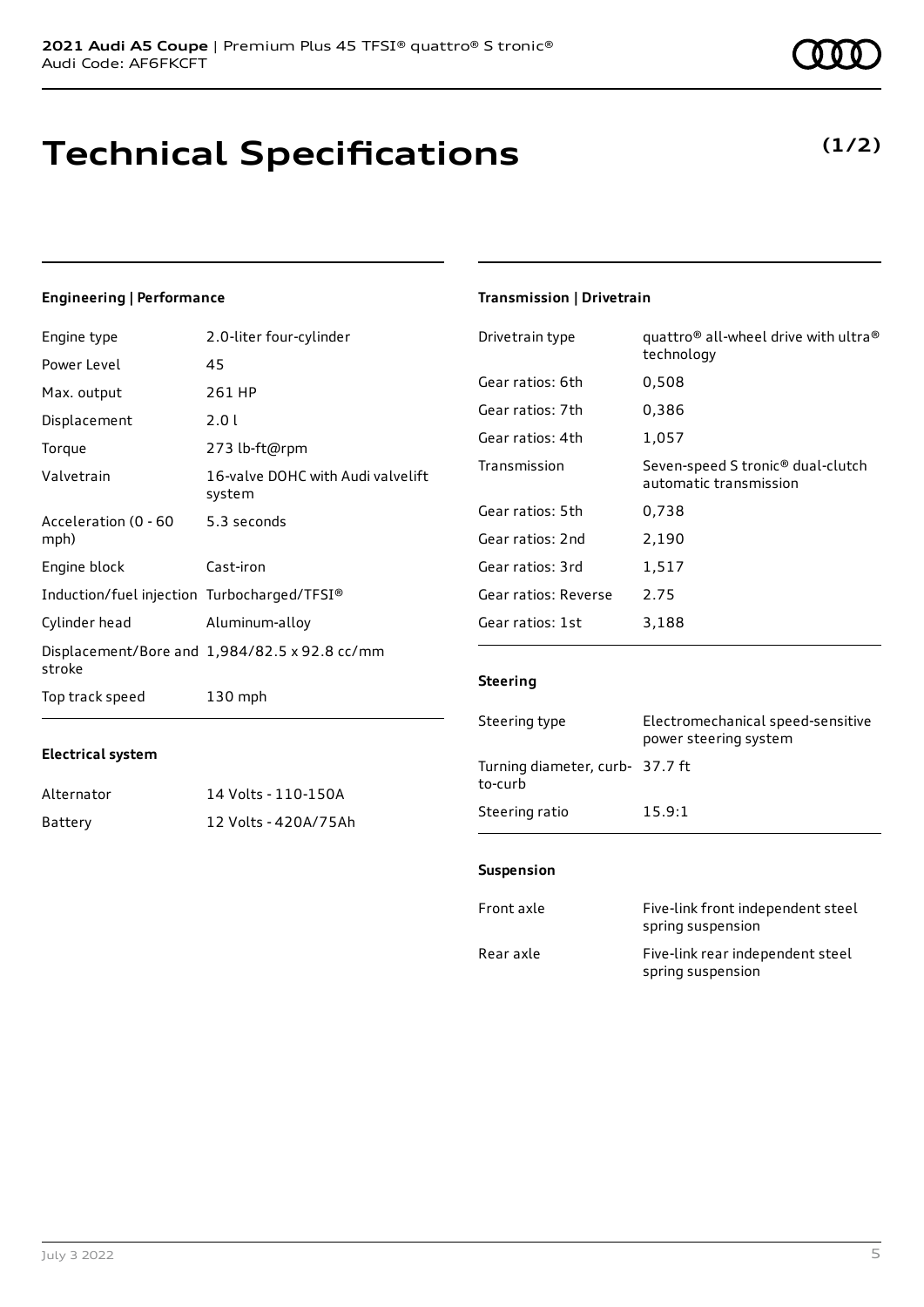**Technical Specifications**

## **Brakes**

| <b>Front brakes</b>  | 13.31 (ventilated disc) in                                           |  |
|----------------------|----------------------------------------------------------------------|--|
| Rear brakes          | 12.99 (ventilated disc) in                                           |  |
| Parking brake        | Electromechanical                                                    |  |
|                      |                                                                      |  |
| <b>Body</b>          |                                                                      |  |
| Material             | Multi-material body construction<br>(steel and aluminum composition) |  |
| Corrosion protection | Multistep anti-corrosion protection                                  |  |

## **Warranty | Maintenance**

| Warranty | 4-year/50,000-mile Audi New |
|----------|-----------------------------|
|          | Vehicle Limited Warranty    |

## **Exterior Measurements**

| Height                                   | 53.9 in   |
|------------------------------------------|-----------|
| Overall width without 72.6 in<br>mirrors |           |
| Length                                   | 184.9 in  |
| Wheelbase                                | 108.8 in  |
| Drag coefficient                         | $0.28$ Cw |
| Overall width with<br>mirrors            | 79.8 in   |
| Track rear                               | 61.7 in   |
| Track front                              | 62.4 in   |
| Curb weight                              | 3638 lb   |



## **Interior measurements**

| Seating capacity                          | Δ                    |
|-------------------------------------------|----------------------|
| Shoulder room, rear                       | 50.7 in              |
| Head room with front<br>sunroof           | 37.4 in              |
| Leg room, rear                            | 32.7 in              |
| Shoulder room, front                      | 55.3 in              |
| Head room with rear<br>sunroof            | $36.1$ in            |
| Leg room, front                           | 41.3 in              |
| Cargo volume, rear<br>seatbacks up/folded | 10.9/NA cu ft, cu ft |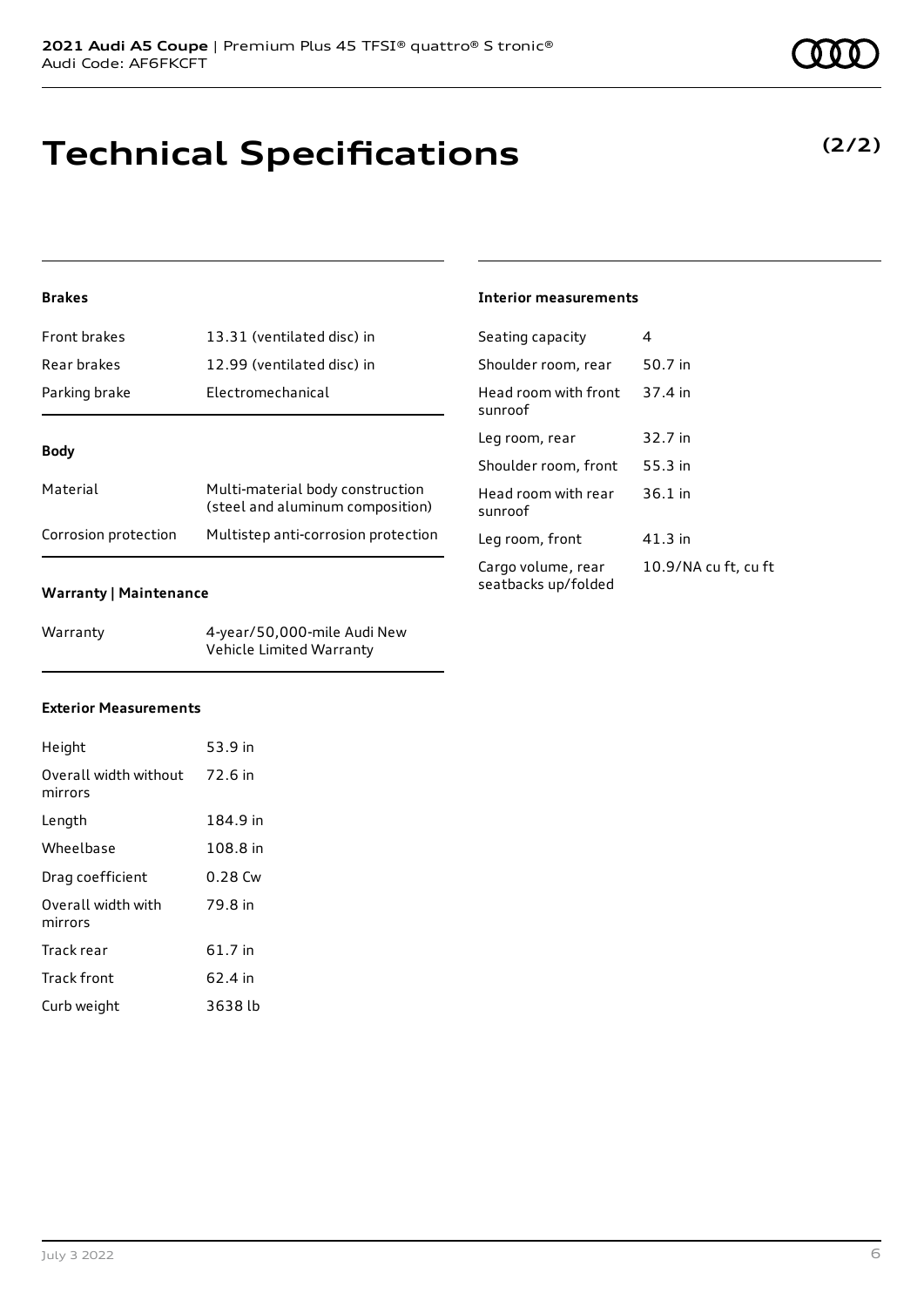## **Consumption- and emission**

**Consumption by NEDC**

combined 27 mpg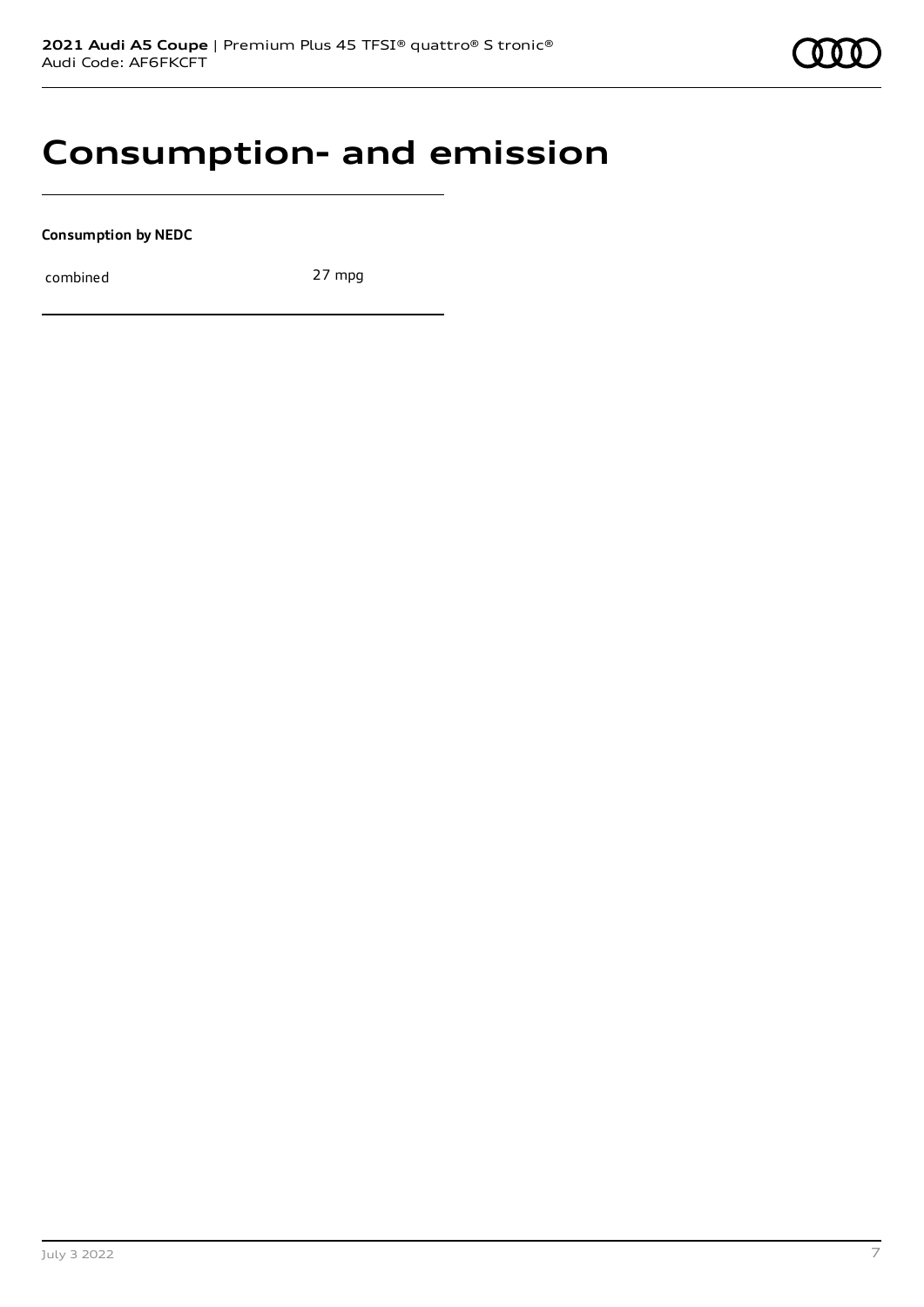# **Contact**

Dealer **Audi Van Nuys**

5239 Van Nuys Blvd 91401 Sherman Oaks CA

Phone: 8189220500 FAX: 8189945680

www: [https://www.audivannuys.com](https://www.audivannuys.com/)